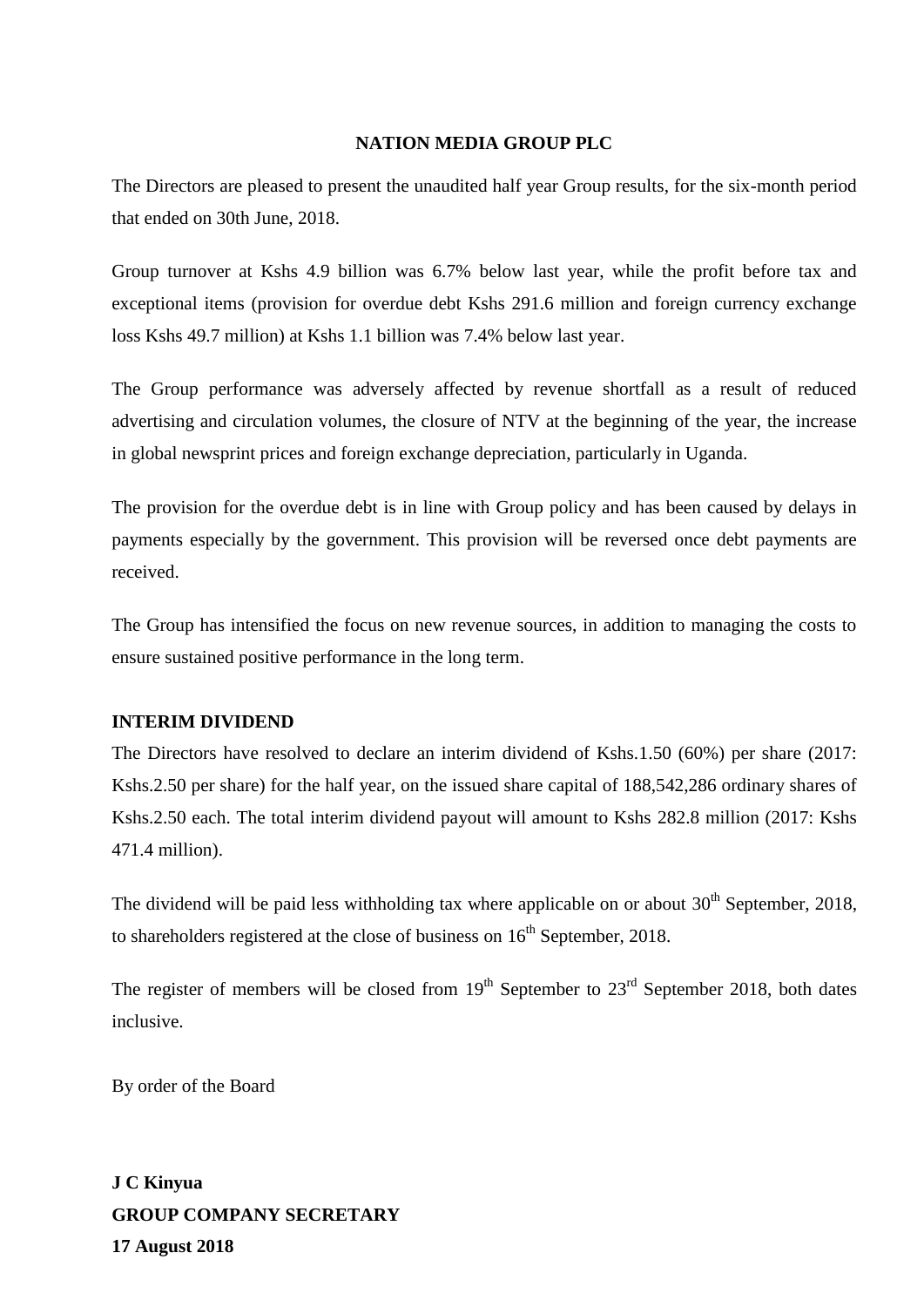# **Nation Media Group PLC Unaudited Group results for the six months to 30 June 2018**

|                                                                                             | <b>June</b>                              | <b>June</b>                                                   |  |  |
|---------------------------------------------------------------------------------------------|------------------------------------------|---------------------------------------------------------------|--|--|
| <b>Consolidated Statement of</b><br><b>Comprehensive Income</b>                             | 2018<br><b>Kshs.million</b>              |                                                               |  |  |
| <b>Turnover</b>                                                                             | 4,923.1                                  | 5,274.2                                                       |  |  |
| Profit before income tax and<br>exceptional items                                           | 1,103.1                                  | 1,190.9                                                       |  |  |
| <b>Exceptional items:</b><br>Provision for overdue debts<br>Revaluation of financial assets | (291.6)<br>(49.7)                        | (17.5)<br>(2.2)                                               |  |  |
| Profit before income tax after<br>exceptional items                                         | 761.8                                    | 1,171.2                                                       |  |  |
| Income tax expense                                                                          | (232.6)                                  | (351.4)                                                       |  |  |
| Profit after income tax                                                                     | 529.2                                    | 819.8                                                         |  |  |
| Other comprehensive income                                                                  | (74.2)                                   | 5.8                                                           |  |  |
| <b>Total comprehensive income</b>                                                           | 455.0                                    | 825.6                                                         |  |  |
| <b>Attributable to:</b><br>Owners of the parent<br>Non controlling interest                 | 453.6<br>1.4<br>455.0                    | 823.9<br>1.7<br>825.6                                         |  |  |
| Earnings per share (Kshs)                                                                   | 2.41                                     | 4.37                                                          |  |  |
| Interim dividend per share (Kshs)                                                           | 1.50                                     | 2.50                                                          |  |  |
| <b>Statement of Financial Position</b>                                                      |                                          |                                                               |  |  |
|                                                                                             | 30th June<br>2018<br><b>Kshs.million</b> | <b>31st</b><br><b>December</b><br>2017<br><b>Kshs.million</b> |  |  |
| <b>Capital and reserves</b>                                                                 |                                          |                                                               |  |  |
| Share capital                                                                               | 471.4                                    | 471.4                                                         |  |  |
| Other reserves                                                                              | (142.0)                                  | (72.5)                                                        |  |  |
| Retained earnings                                                                           | 6,545.3                                  | 6,302.3                                                       |  |  |
| Proposed dividends                                                                          | 1,696.9<br>8,571.6                       | 1,414.1<br>8,115.3                                            |  |  |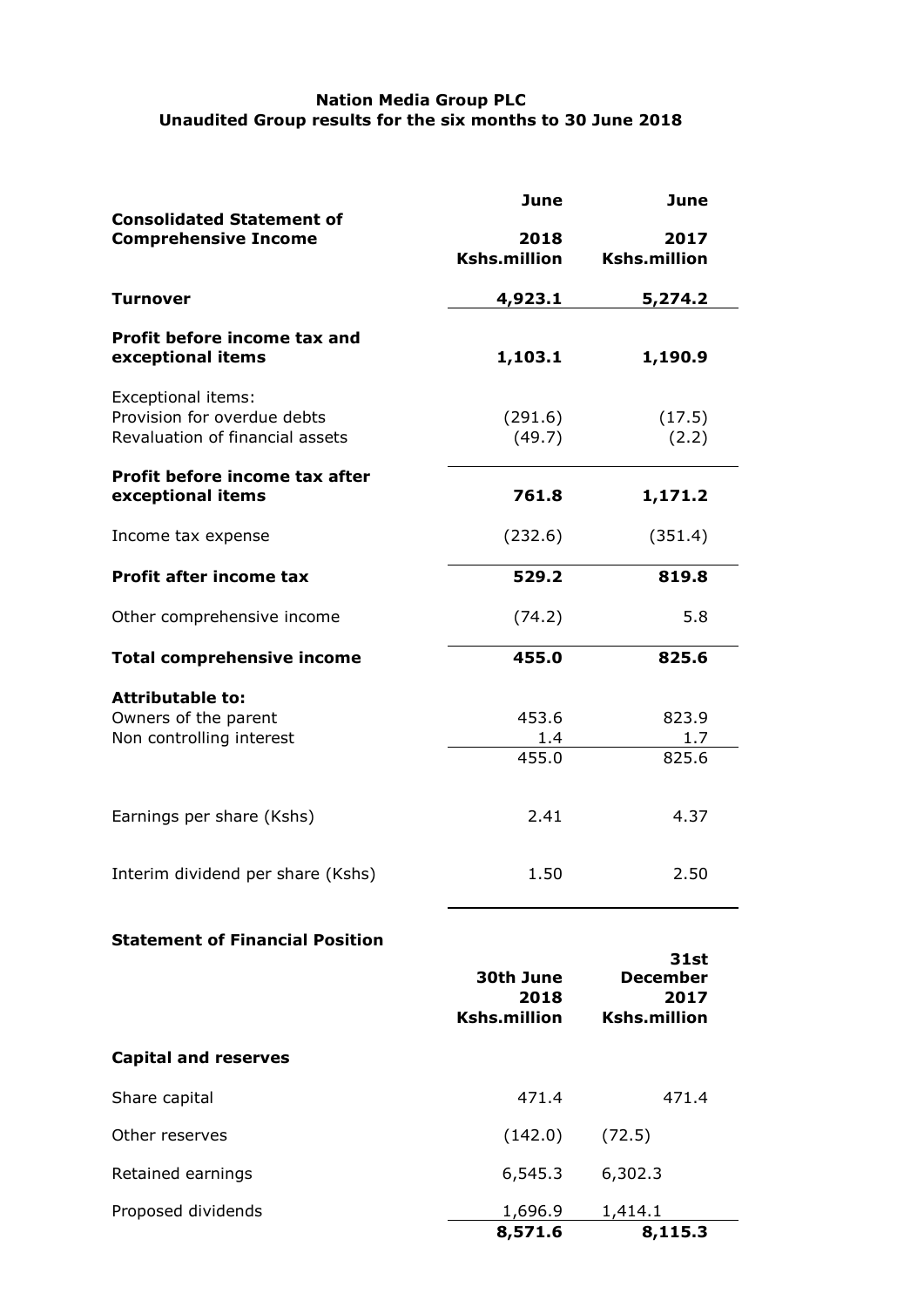| Non controlling interest       | 49.7    | 51.0    |  |  |
|--------------------------------|---------|---------|--|--|
| <b>Total equity</b>            | 8,621.3 | 8,166.3 |  |  |
| <b>Non-current liabilities</b> | 25.0    | 25.9    |  |  |
|                                | 8,646.3 | 8,192.2 |  |  |
| <b>Assets</b>                  |         |         |  |  |
| <b>Non-current assets</b>      | 4,892.1 | 5,009.2 |  |  |
| <b>Working capital</b>         |         |         |  |  |
| Current assets                 | 7,093.6 | 6,311.1 |  |  |
| <b>Current liabilities</b>     | 3,339.4 | 3,128.1 |  |  |
| <b>Net working capital</b>     | 3,754.2 | 3,183.0 |  |  |
|                                | 8,646.3 | 8,192.2 |  |  |

l,

#### **Condensed Cash flow Statement**

|                                                                                | 6 months<br>ended<br>30.06.18<br><b>Kshs.million</b> | 6 months<br>ended<br>30.06.17<br><b>Kshs.million</b> | 12 months<br>ended<br>31.12.17<br><b>Kshs.million</b> |
|--------------------------------------------------------------------------------|------------------------------------------------------|------------------------------------------------------|-------------------------------------------------------|
| Cash generated from operations                                                 | 1,231.5                                              | 2,282.6                                              | 3,296.4                                               |
| Tax paid                                                                       | (411.4)                                              | (799.2)                                              | (1, 112.4)                                            |
| Net cash from operating activities                                             | 820.1                                                | 1,483.4                                              | 2,184.0                                               |
| Net cash used in investing activities                                          | (36.5)                                               | 147.0                                                | 45.3                                                  |
| Net cash from financing activities<br>Increase in cash and cash<br>equivalents |                                                      |                                                      | (1,885.5)                                             |
|                                                                                | 783.6                                                | 1,630.4                                              | 343.8                                                 |
| At start of period<br>Exchange gains/(losses) on cash and                      | 1,692.6                                              | 1,344.7                                              | 1,344.7<br>4.1                                        |
| cash equivalents                                                               | (30.4)                                               | 0.1                                                  |                                                       |
| At end of period                                                               | 2,445.8                                              | 2,975.2                                              | 1,692.6                                               |